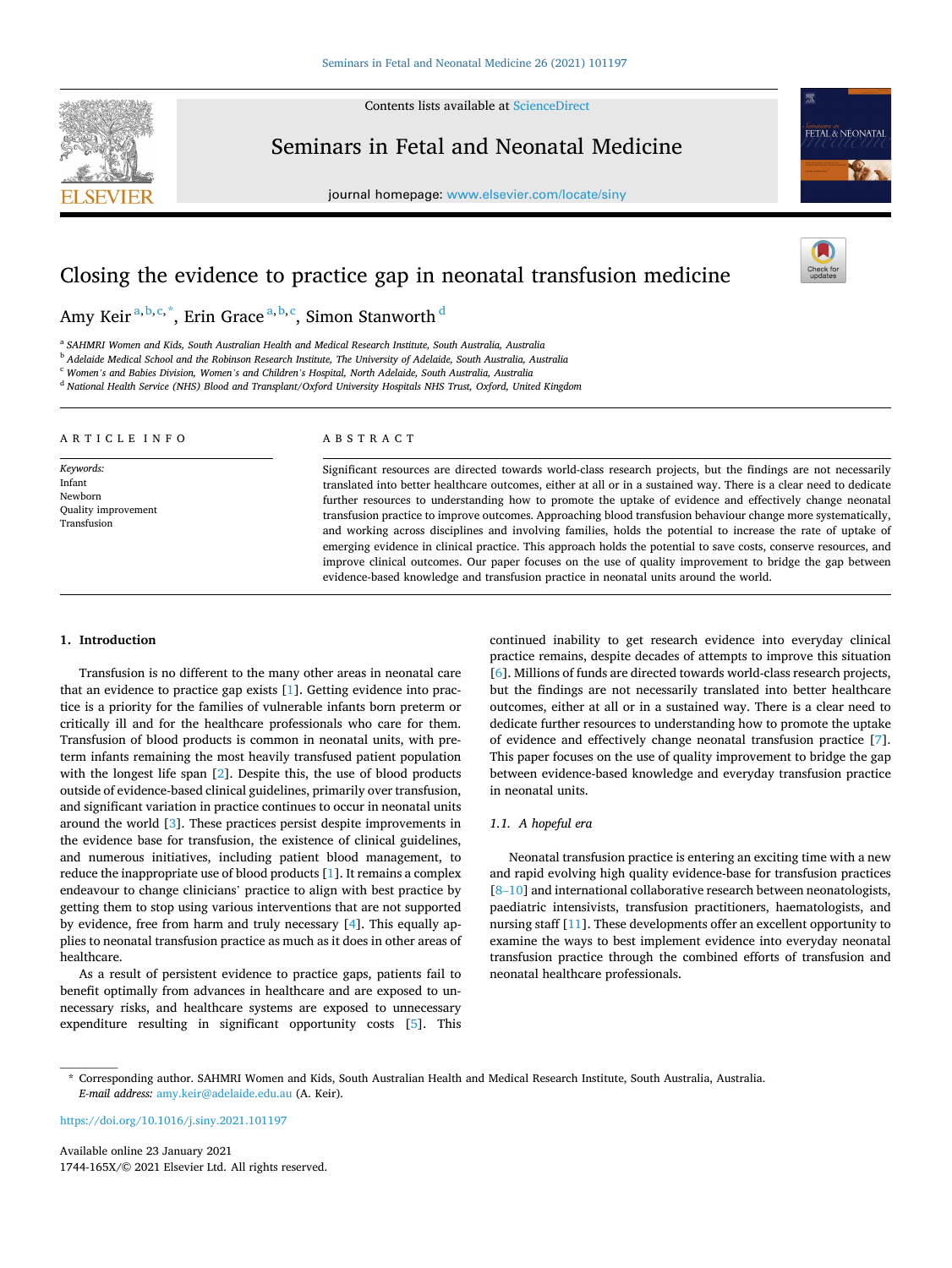# **2. Neonatal transfusion practice**

Over the last 100 years, whilst significant developments in neonatal transfusion practice have occurred, the effects of blood transfusion on many important neonatal outcomes remain unknown [\[12](#page-7-0)]. The first report of a neonatal transfusion dates back to 1908 and describes the direct transfusion from a father's radial artery to his child's popliteal vein [[13\]](#page-7-0). Transfusion of blood products in neonates continue to be a key component of care in those born preterm or critically ill. To help guide potential projects in quality improvement, we provide a brief overview of the current evidence base and consensus opinion in neonatal transfusion.

#### *2.1. Current practice* – *red cells*

In neonatal units today, red cells transfusions are most frequently undertaken to manage anaemia of prematurity [\[14](#page-7-0)]. A national audit in the United Kingdom [\[14](#page-7-0)] found the median (interquartile range) gestational age at birth was 27 (26–30) weeks,  $n = 1194$ , for the first red cell transfusion, with the majority (81%; 971) of first transfusions given to infants born at *<* 32 weeks' gestational age. Most first red cell transfusions were given for anaemia, with (60%) or without (21%) any associated symptoms. The majority of infants (75%) were either invasively ventilated or on continuous positive airway pressure at the time of their first red cell transfusion. A retrospective cohort study of preterm neonates born at *<*30 weeks' gestational age and cared for in neonatal units participating in the Canadian Neonatal Network (CNN) (2004–2012) was undertaken to evaluate blood product usage [\[2\]](#page-7-0). Of 14 868 eligible neonates admitted to during the study period, 8252 (56%) received at least one red cell transfusion.

An overview of the evidence base for red cell transfusion is provided in [Table 1.](#page-2-0) Of note, the two long-awaited studies comparing liberal and restrictive red cell thresholds recently were published [[15](#page-7-0),[16\]](#page-7-0). The ETTNO Randomised Clinical Trial [[15\]](#page-7-0) compared liberal and restrictive red cells thresholds among infants (birthweight *<*1000 g). The primary outcome (death or any of cognitive deficit, cerebral palsy, or severe visual or hearing impairment) occurred in 200/450 (44.4%) versus 205/478 (42.9%), with a difference of 1.6% (95% CI, − 4.8%–7.9%; *P* = 0.72) [\[15](#page-7-0)]. The Transfusion of Prematures (TOP) trial examined whether a higher haemoglobin threshold for red cell transfusions compared with a lower threshold would reduce the risk of death or neurodevelopmental impairment at 22–26 months corrected age [\[16](#page-7-0)]. Of the 845 infants in the liberal group, 423 (50.1%) died or survived with neurodevelopmental impairment compared to 422 of 847 infants (49.8%) in the restrictive group (relative risk 1.00; 95% confidence interval [CI],  $0.92$  to  $1.10$ ;  $P = 0.93$ ). At 2 years corrected age, the liberal and restrictive groups had similar incidences of death (16.2% and 15.0%, respectively) and neurodevelopmental impairment (39.6% and 40.3%, respectively).

# *2.2. Current practice* – *platelets*

Platelet use remains prevalent in neonatal units, with 2151 (15%) of the 14 868 eligible neonates receiving at least one platelet transfusion in the previously discussed CNN study [\[2\]](#page-7-0). Until recently, information was lacking from randomised studies to compare clinically relevant outcomes associated with the commonly used platelet count thresholds in preterm infants with thrombocytopenia. However, the recent Platelets for Neonatal Thrombocytopenia (PlaNeT-2) study found an overall benefit of a prophylactic platelet transfusion threshold of  $25 \times 10^9$  per litre compared with 50  $\times$  10<sup>9</sup> per litre for major haemorrhage and/or death in preterm neonates (7% absolute-risk reduction) [\[10](#page-7-0)]. Additional analysis found that these harmful effects occurred in neonates who had both high and low baseline risks of death or haemorrhage [\[9\]](#page-7-0). This analysis was performed, as the PlaNeT-2 study was criticised for including too few neonates with early onset thrombocytopenia, with

some clinicians hesitant to use the  $25 \times 10^9$ /L threshold for early onset thrombocytopenia. However, the secondary analysis provides proof of harm in the overall PlaNeT-2 population [\[9\]](#page-7-0) and there remains no evidence that this effect is different in subgroups in the PlaNeT-2 study or any other studies [\[17](#page-7-0)]. A systematic review protocol examining the evidence for platelet transfusion thresholds and effect on death and major morbidity in neonates with thrombocytopenia has been recently published [[18\]](#page-7-0) and the completed review is highly anticipated.

An overview of the evidence base for platelet transfusion thresholds is provided in [Table 1](#page-2-0). Of note, a recent addendum to the British Society for Haematology (BSH) Guidelines on transfusion for fetuses, neonates, and older children [[19\]](#page-7-0) was made. The BSH now recommends that for preterm neonates with thrombocytopenia (platelet count below 25 × 10<sup>9</sup> per litre), platelet transfusions should be administered. For non-bleeding neonates, platelet transfusions should not be routinely administered if platelet count is  $\geq 25 \times 10^9$  per litre.

# *2.3. Current practice* – *plasma*

Plasma use is relatively common in neonatal units with 1556 (11%) of 14 868 eligible neonates receiving at least one plasma transfusion In the previously outlined CNN study [[2](#page-7-0)]. Again, there remains limited evidence to guide the use of plasma in the neonatal unit. A recent review of the evidence-base found that transfusion of plasma to correct coagulation tests without active bleeding or before invasive procedures exposes neonates to infectious and non-infectious risks associated with transfusion, without providing any measurable clinical benefit [\[20](#page-7-0)]. A significant proportion of plasma transfusions in neonates are given to non-bleeding neonates with minor abnormalities in coagulation parameters of unclear significance. The evidence base is again summarised in [Table 1.](#page-2-0) We remain in need of better diagnostic testing to identify which neonates would benefit most from plasma transfusion [\[21](#page-7-0)]. Our recommendation is to use plasma when active bleeding is present or before invasive procedures in those neonates with a risk of significant bleeding and who have an abnormal coagulation profile (defined as a prothrombin time or an activated partial thromboplastin time significantly above the normal gestational and postnatal age-related reference range) [\[20,21](#page-7-0)].

# *2.4. Current practice* – *other blood products*

Other products used in the CNN database study included albumin at 915 (6%) and cryoprecipitate at 302 (2%) of 14 868 eligible neonates receiving at least one transfusion [[2](#page-7-0)]. Additional blood products include intravenous immunoglobulin and recombinant factor VIIa. Intravenous immunoglobulin is used to reduce haemolysis in those born with alloimmune haemolytic disease (haemolytic disease of the fetus and newborn). The Cochrane review examining the use of immunoglobulin for alloimmune haemolytic disease found that although overall results show a significant reduction in the need for exchange transfusion in neonates treated with IVIg, the applicability of the results is limited because of low to very low quality of evidence [[22\]](#page-7-0). We recommend reviewing and adapting the most relevant clinical practice guidelines, which include expert consensus opinion as necessary ([Table 1\)](#page-2-0), to guide practice.

#### *2.5. Current practice* – *additional strategies*

A number of evidence-based strategies to reduce the numbers of transfusions, generally red cell transfusions, exist. They include (1) deferred cord clamping [\[8\]](#page-7-0) and (2) minimising blood sampling. Iatrogenic blood loss resulting from the intensive clinical monitoring for critically ill neonates in first weeks after birth is one of the key contributors to neonatal anaemia and the need for RBC transfusion [[23\]](#page-7-0). A recent study found blood sampling resulted in a 58% depletion of the endogenous blood volume across postnatal days 1–14 (median 40.4 mL/kg,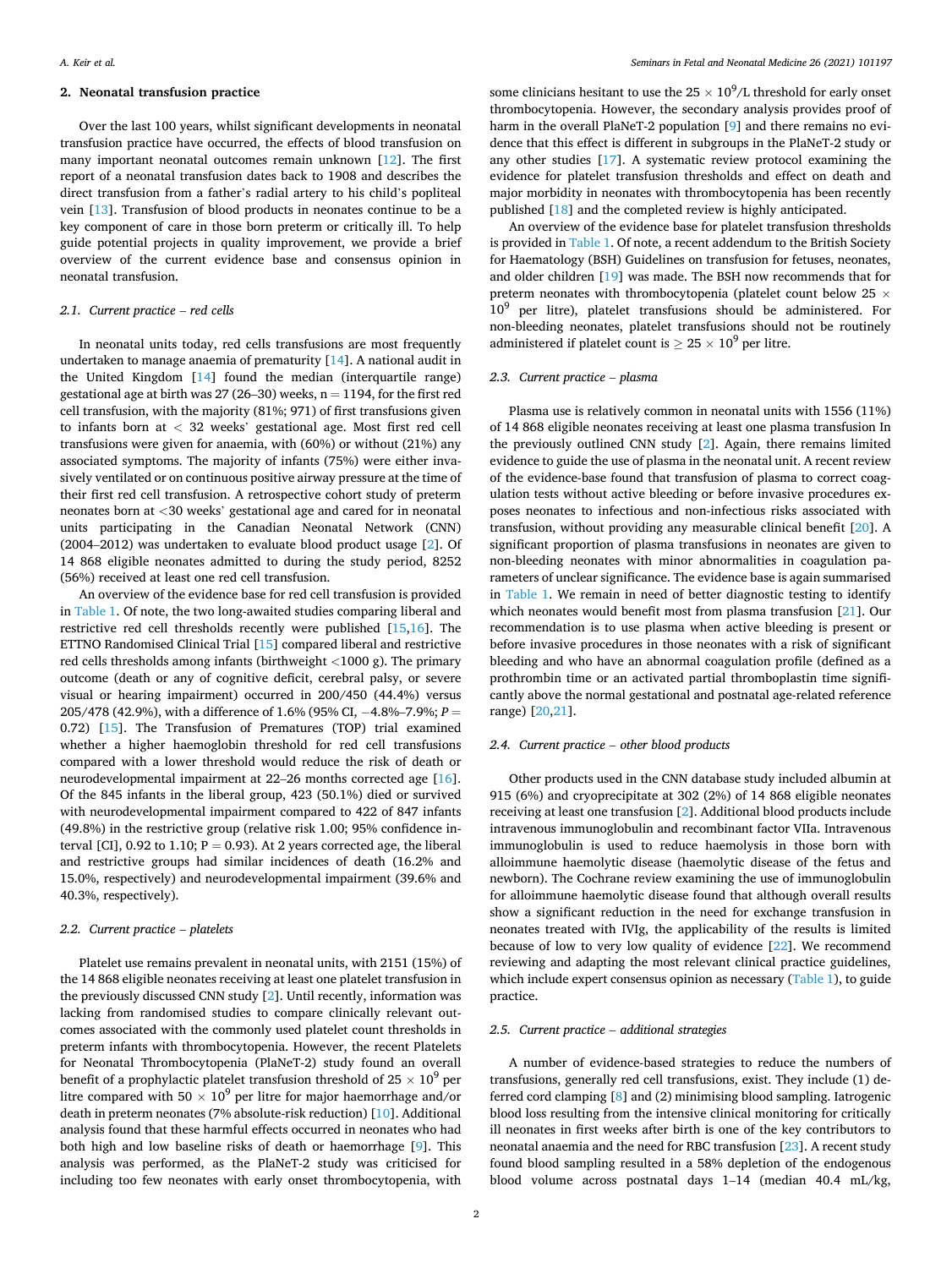# <span id="page-2-0"></span>**Table 1**

Overview of the evidence-base to guide neonatal transfusion practice.

| Intervention           | Citation                                                                | Study design                             | Level of<br>Evidence <sup>a</sup> | Methodology/Number of<br>participants/Population                                                                                                                                                                                                     | Objective/Main outcome                                                                                                                                                                                                                                                                                                           | Findings                                                                                                                                                                                                                                                                                                                                                                         |
|------------------------|-------------------------------------------------------------------------|------------------------------------------|-----------------------------------|------------------------------------------------------------------------------------------------------------------------------------------------------------------------------------------------------------------------------------------------------|----------------------------------------------------------------------------------------------------------------------------------------------------------------------------------------------------------------------------------------------------------------------------------------------------------------------------------|----------------------------------------------------------------------------------------------------------------------------------------------------------------------------------------------------------------------------------------------------------------------------------------------------------------------------------------------------------------------------------|
| <b>Red Blood Cells</b> | Whyte $\&$<br>Kirpalani<br>2011 [55]                                    | Systematic<br>review & meta-<br>analysis | 1                                 | Four RCTs with total of 614<br>preterm neonates with birth<br>weight $<$ 1500 g were<br>included                                                                                                                                                     | Comparison of liberal versus<br>restrictive red blood cell<br>transfusion strategies on<br>composite outcome of death or<br>serious morbidity at initial<br>hospital admission discharge <sup>b</sup>                                                                                                                            | No difference in liberal compared<br>with restrictive haemoglobin<br>thresholds in outcomes of death or<br>serious morbidity<br>Modest reduction in exposure to<br>red cell transfusion and<br>haemoglobin levels in restrictive<br>compared to liberal threshold                                                                                                                |
|                        | Franz et al.,<br>2020 [15]                                              | RCT                                      | П                                 | Multicentre RCT included<br>1013 neonates with a birth<br>weight of $<$ 1000 g                                                                                                                                                                       | Comparison of liberal versus<br>restrictive red blood cell<br>transfusion strategies on<br>outcome of death or disability at                                                                                                                                                                                                     | No difference in liberal compared<br>with restrictive haemoglobin<br>thresholds on likelihood of death<br>or disability at 24 months of                                                                                                                                                                                                                                          |
|                        | Kirpalani<br>et al. $[16]$                                              |                                          | П                                 | Multicentre RCT included<br>1824 neonates between 22°0<br>and 28 <sup>c</sup> 6 weeks' GA                                                                                                                                                            | 24 months corrected age<br>Comparison of liberal versus<br>restrictive red blood cell<br>transfusion strategies on<br>outcome of death or<br>neurodevelopmental<br>impairment at 22-26 months<br>corrected age                                                                                                                   | corrected age<br>No difference in liberal compared<br>with restrictive haemoglobin<br>thresholds on likelihood of death<br>or neurodevelopmental<br>impairment at 22–26 months of<br>corrected age<br>Modest reduction in exposure to<br>red cell transfusion and<br>haemoglobin levels in restrictive<br>compared to liberal threshold                                          |
| <b>Platelets</b>       | Fustolo-<br>Gunnink<br>et al. [56]                                      | Systematic<br>review & meta-<br>analysis | I                                 | Six studies, with total of<br>1580 neonates born <37<br>weeks' GA, were included (4<br>case control studies, total [n<br>$= 456$ ], 1 RCT [n = 152], 1<br>cohort study $[n = 972]$                                                                   | To investigate 1) If platelet count<br>is associated with major<br>bleeding; 2) Whether<br>prophylactic platelet<br>transfusions decrease risk of<br>major bleeding in preterm<br>infants; 3) If an association<br>between various platelet indices<br>(ie platelet mass or mean platelet<br>volume) and major bleeding<br>exist | groups<br>Insufficient evidence to assess<br>whether platelet counts are<br>causally related to major<br>haemorrhage<br>Insufficient evidence to assess<br>whether mean platelet volume or<br>mass are implicated in major<br>haemorrhage<br>Possible association of increased<br>risk of bleeding with platelet<br>transfusion. This prompted further<br>RCT $[10]$ (see below) |
|                        | Curley et al.,<br>2019 [10]                                             | RCT                                      | П                                 | Multicentre RCT included<br>660 neonates born $<$ 34<br>weeks' GA                                                                                                                                                                                    | Comparison of low vs high<br>thresholds <sup>d</sup> for prophylactic<br>platelet transfusion on<br>composite outcome of death or                                                                                                                                                                                                | Overall benefit of a low compared<br>with high prophylactic platelet<br>transfusion threshold on major<br>bleeding and/or death in preterm                                                                                                                                                                                                                                       |
|                        | Fustolo-<br>Gunnink<br>et al., 2019<br>[9]                              |                                          | П                                 | Additional analysis of above<br>RCT (Curley et al. [10])<br>using a multivariate logistic<br>regression model                                                                                                                                        | major bleeding<br>Exploration of heterogeneity of<br>treatment effect in original RCT<br>and to examine effect of platelet<br>transfusion thresholds on<br>neonates with varying baseline<br>outcome risk                                                                                                                        | neonates (ARR 7%)<br>Harmful effect of prophylactic<br>platelet transfusion at high<br>thresholds hold true for neonates<br>with high baseline risk of death or<br>major bleeding; appropriate to<br>adopt low threshold in all preterm<br>neonates despite baseline outcome<br>risk                                                                                             |
|                        | Stanworth<br>et al., 2009<br>$[57]$                                     | Prospective<br>observational<br>study    | III2                              | Cross-sectional,<br>observational study included<br>169 neonates with platelet<br>counts of $<$ 60 $\times$ 10 <sup>9</sup> platelets<br>per litre                                                                                                   | Frequency and timing of<br>haemorrhage and utilisation of<br>platelet transfusions                                                                                                                                                                                                                                               | Despite 34% enrolled neonates<br>developing platelet counts $< 20 \times$<br>$109$ per litre, only 9% developed<br>major haemorrhage<br>Most platelet transfusions were<br>given to neonates with<br>thrombocytopenia with no<br>bleeding or minor bleeding only                                                                                                                 |
| Plasma                 | Osborn $&$<br>Evans 2004<br>[58]                                        | Systematic<br>review & meta-<br>analysis | <b>I</b>                          | weight of $\langle$ 1500 g<br>no treatment on death                                                                                                                                                                                                  | Systematic review examined role of early volume expansion using<br>various solutions in neonates <32 weeks GA and/or with a birth<br>• Three RCTs with a total of 654 neonates compared FFP versus<br>• Two RCTs with a total of 120 neonates compared FFP versus no                                                             | No significant difference in death<br>or rates of periventricular/<br>intraventricular haemorrhage                                                                                                                                                                                                                                                                               |
|                        | Stanworth<br>et al. [59]<br>Yang et al.<br>[60]<br>(Updated<br>Version) | Systematic<br>review                     | I                                 | 12 RCTs with a total of 1502<br>neonates across different<br>clinical settings: Five<br>compared FFP to alternatives<br>or colloid, seven compared<br>plasma compared with no<br>transfusion.<br>Updated version [60]; Two<br>additional RCTs with a | treatment on periventricular/intraventricular haemorrhage<br>Assess clinical effectiveness of<br>prophylactic FFP on numerous<br>outcomes                                                                                                                                                                                        | Original and updated version<br>found no difference in clinical<br>outcomes with prophylactic<br>plasma use compared with colloid<br>or no transfusion; importantly four<br>RCTs assessing prophylactic use of<br>FFP for prevention of<br>intraventricular haemorrhage in                                                                                                       |

(*continued on next page*)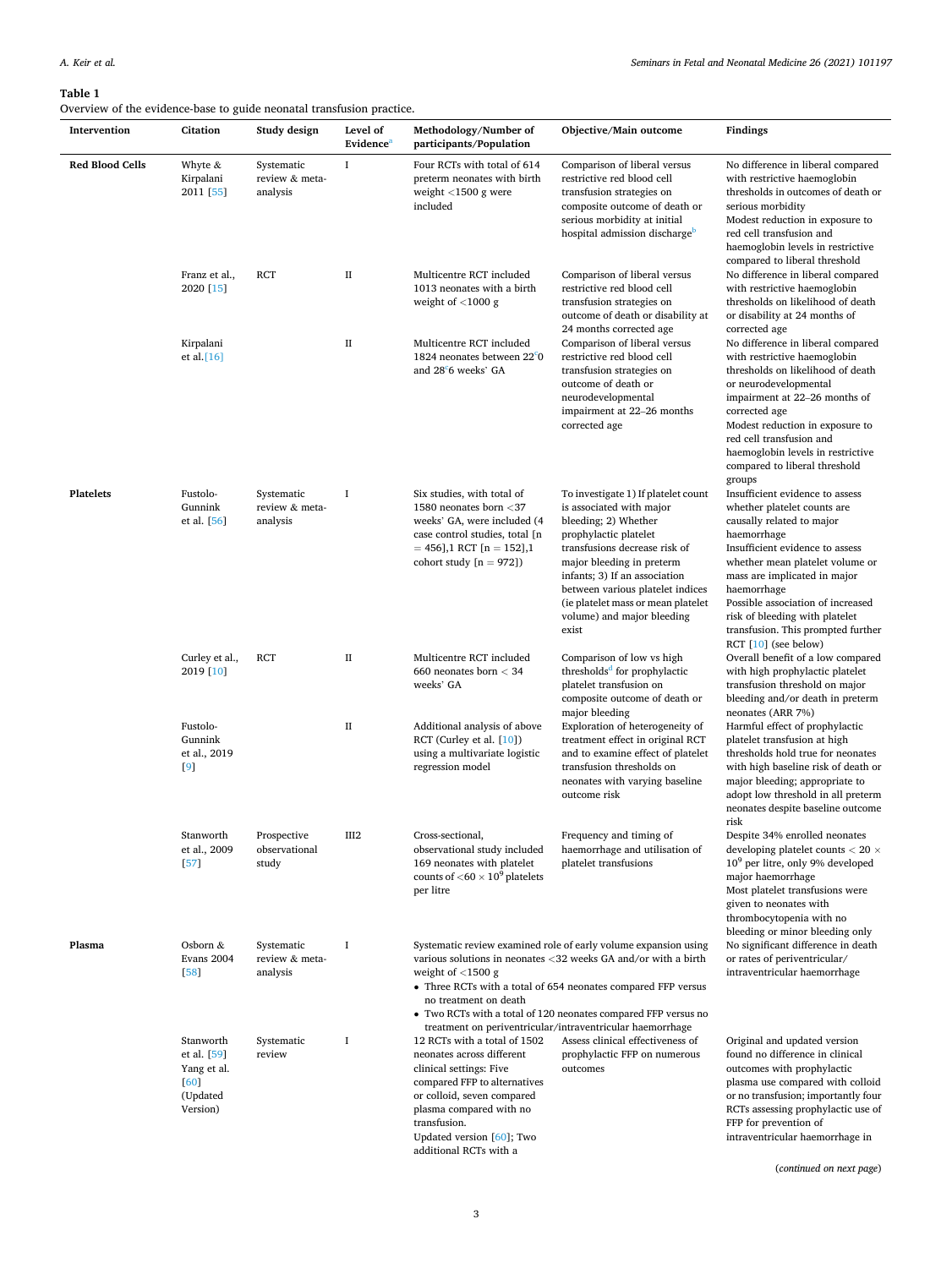| Intervention                                                     | Citation                  | Study design                                                         | Level of<br>Evidence <sup>a</sup> | Methodology/Number of<br>participants/Population                                                                                                                                                                                                                                                                                                                                                                                                                          | Objective/Main outcome                                                                                                                         | Findings                                                                                                                                                                                                                                                                                                         |
|------------------------------------------------------------------|---------------------------|----------------------------------------------------------------------|-----------------------------------|---------------------------------------------------------------------------------------------------------------------------------------------------------------------------------------------------------------------------------------------------------------------------------------------------------------------------------------------------------------------------------------------------------------------------------------------------------------------------|------------------------------------------------------------------------------------------------------------------------------------------------|------------------------------------------------------------------------------------------------------------------------------------------------------------------------------------------------------------------------------------------------------------------------------------------------------------------|
|                                                                  |                           |                                                                      |                                   | further 23 neonates (all in<br>cardiothoracic surgical<br>setting)                                                                                                                                                                                                                                                                                                                                                                                                        |                                                                                                                                                | preterm neonates showed no clear<br>benefit                                                                                                                                                                                                                                                                      |
| <b>Other Products</b><br>Intravenous<br>immunoglobulin<br>(IVIg) | Zwiers $[61]$             | Systematic<br>review & meta-<br>analysis                             | 1                                 | Nine RCTs with total of 658<br>neonates (term and preterm)                                                                                                                                                                                                                                                                                                                                                                                                                | Effect of IVIg administration on<br>number of exchange transfusions<br>for the treatment of alloimmune<br>Haemolytic Disease of the<br>Newborn | Significant decrease in use of<br>exchange transfusion in group<br>receiving IVIg (RR $0.35$ ) <sup>e</sup>                                                                                                                                                                                                      |
|                                                                  | Ohlsson<br>[62]           | Systematic<br>review & meta-<br>analysis                             | <b>I</b>                          | Nine studies with a total of<br>3973 neonates were included<br>in this review (seven RCTs,<br>two quasi-RCTs)                                                                                                                                                                                                                                                                                                                                                             | Assess effects of IVIg on death<br>and serious disability caused by<br>infection (suspected or proven)<br>in neonates                          | No reduction in death during<br>admission, or death or major<br>disability at two years of age                                                                                                                                                                                                                   |
| Cryoprecipitate                                                  |                           | therefore rely on consensus opinion $[63]$ <sup><math>T</math></sup> |                                   | Limited evidence available; inadequate quality of evidence for decision making                                                                                                                                                                                                                                                                                                                                                                                            |                                                                                                                                                |                                                                                                                                                                                                                                                                                                                  |
|                                                                  |                           | National Blood Authority (NBA) Australia [63]                        |                                   | No level I, II or III evidence found to inform NBA guideline                                                                                                                                                                                                                                                                                                                                                                                                              |                                                                                                                                                | Expert opinion [63]:<br>Cryoprecipitate may be used to<br>treat active bleeding in the setting<br>of hypofibrinogenemia.<br>Aim for a fibrinogen level $>2$ g per<br>litre in neonates                                                                                                                           |
|                                                                  | Motta et al.<br>$[64]$    | Review article                                                       | IV                                | Review article                                                                                                                                                                                                                                                                                                                                                                                                                                                            | Role of FFP and cryoprecipitate<br>in neonatal intensive care                                                                                  | Cryoprecipitate is indicated in<br>patients with congenital disorder<br>of haemostasis and to control<br>bleeding in congenital fibrinogen<br>deficiency [64] (only if fibrinogen<br>concentrate is not available [19,<br>64 <sup>J</sup>                                                                        |
|                                                                  | Poterjoy<br>et al. $[65]$ | Review article                                                       | IV                                | Review article<br>studies, one case control trial)                                                                                                                                                                                                                                                                                                                                                                                                                        | Eight studies with total of 20 patients (Five case reviews, two case                                                                           | • Cryoprecipitate use should be<br>considered for congenital<br>bleeding disorders if specific<br>factors not available<br>• Whilst use of cryoprecipitate has<br>been extrapolated from the<br>adult literature, it has become<br>standard to neonates with<br>acquired hypofibrinogenemia in                   |
|                                                                  | New et al.<br>$[19]$      | National Guideline (United Kingdom)                                  |                                   |                                                                                                                                                                                                                                                                                                                                                                                                                                                                           |                                                                                                                                                | setting of DIC/liver failure<br>In context of DIC consider<br>cryoprecipitate [19]:<br>• If the fibrinogen is $< 1.0$ g/L<br>despite FFP<br>• Giving with FFP for very low or<br>rapidly falling fibrinogen<br>Cryoprecipitate should not be<br>given to correct "mild degrees of<br>hypofibrinogenaemia in non- |
| Fibrinogen/<br>Prothrombin<br>complex<br>concentrate             | Zeng et al.<br>[66]       | Systematic<br>review & meta-<br>analysis                             | Ι.                                | Three RCTs with total of 330<br>neonates<br>Three observational (non-<br>randomised) studies with<br>total of 238 neonates<br>In the above six studies, all<br>patients were neonates but<br>heterogeneous <sup>c</sup> population<br>and clinical condition noted<br>Two additional<br>observational cohort studies<br>(for effectiveness evaluation<br>only) with total of 125<br>(NB: Patients in above 2<br>studies included infants and<br>not exclusively neonates) | Effect of PCC on death and<br>intracranial haemorrhage                                                                                         | bleeding patients" [19]<br>Insufficient evidence to<br>recommend use of PCC in neonates<br>and infants                                                                                                                                                                                                           |
| Albumin                                                          | Jardine<br>et al. [67]    | Systematic<br>review & meta-<br>analysis                             | <b>I</b>                          | Two RCTs with a total of 64<br>preterm neonates (born <37<br>weeks' GA) with<br>hypoalbuminemia                                                                                                                                                                                                                                                                                                                                                                           | Effect of albumin infusions on<br>death and major morbidity                                                                                    | Insufficient evidence to support<br>routine infusion of albumin to<br>correct low serum albumin levels<br>Insufficient evidence to asses<br>safety of albumin infusions                                                                                                                                          |
|                                                                  | Roberts<br>et al. [68]    | Systematic<br>review & meta-<br>analysis                             | <b>I</b>                          | 12 RCTs with total of 757 patients looked at role of albumin<br>infusion inf hypalbuminaemia (only 7 studies involved neonates,<br>no subgroup analysis performed)<br>Effect of infusion of albumin in critically ill patients on death<br>assessed                                                                                                                                                                                                                       | No evidence that albumin infusion<br>reduced death                                                                                             |                                                                                                                                                                                                                                                                                                                  |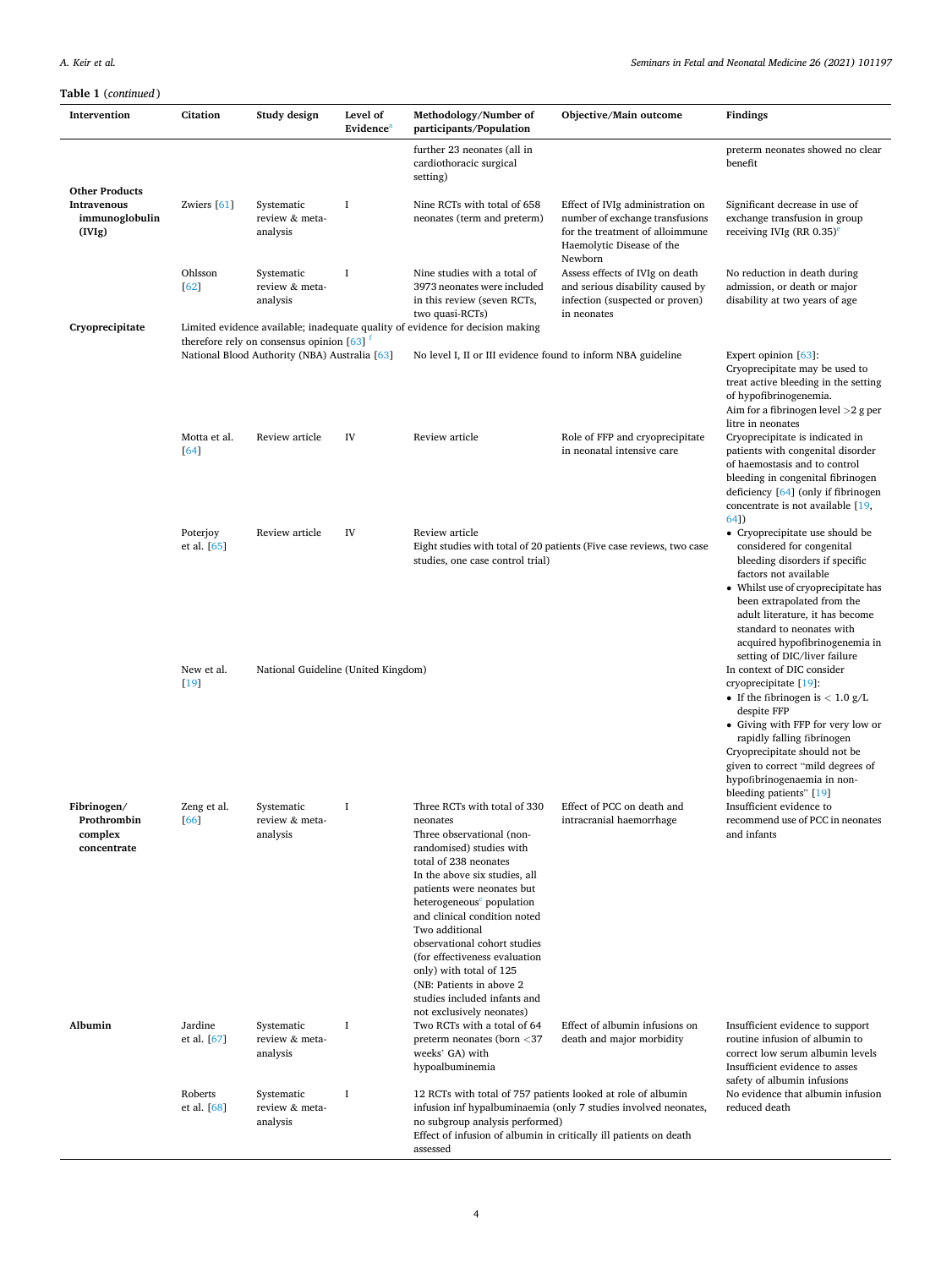<span id="page-4-0"></span>**Abbreviations**: ARR: absolute risk reduction; DIC: disseminated intravascular coagulopathy; GA: gestational age; RCT: randomised controlled trial; PCC: Fibrinogen/ prothrombin complex concentrate.

**Key.**<br><sup>a</sup> NHMRC levels of evidence and grades for recommendations for developers of guidelines. In: National Health and Medical Research Council; 2009 [[69\]](#page-8-0).<br><sup>b</sup> Retinopathy of prematurity > grade3; grades 3–4 intraventri

pulmonary dysplasia; cerebral palsy (by physician assessment; developmental delay; blindness (visual acuity *<*20/200 in best eye) or hearing loss requiring ampli-

fication of cochlear implantation.<br><sup>c</sup> Neonates <34 weeks GA/1500 g; neonates <37 weeks' GA with respiratory distress, neonates with hypoxic ischemic encephalopathy; preterm neonates with

gastrointestinal bleeding; infants with vitamin K deficiency bleeding.<br><sup>d</sup> Low threshold platelet level 25 × 10<sup>9</sup> per litre, high threshold platelet level 50 × 10<sup>9</sup> per litre.<br><sup>e</sup> Applicability due to low/very low evide born *<*28 weeks' GA. Whilst result indicate a reduction in all grade intraventricular haemorrhage, a lack of robust methodology makes it difficult to interpret relevance of the findings.

interquartile range 23.9–53.3 mL/kg) in one neonatal unit [\[24](#page-7-0)]. Blood conversation strategies in the neonatal setting require further attention and may include a standardised approach to blood sampling, removal of the concept of 'routine bloods', use of microcontainers, obtaining admission laboratory tests from the placenta [\[23](#page-7-0)], and early removal (or non-placement) of arterial catheters. Erythropoietin previously was used to reduce the numbers of RBC transfusions, however, since the mid 2000s, it has not been routinely recommended for this purpose due to a potential association with increased rates of retinopathy of prematurity [[25,26](#page-7-0)].

We strongly recommend the use and effective implementation of clinical guidelines – evidence-based and/or consensus based as required – in neonatal transfusion practice [\[27](#page-7-0)]. These guidelines are best viewed as living documents and require frequent review and updating as more evidence is made available (Table 2). It is key that we effectively implement the evidence base for neonatal transfusion we do have to ensure appropriate and rational use of blood products in this vulnerable group of patients.

#### **3. Closing the evidence to practice gap in neonatal transfusion**

Closing the evidence to practice gap is a complex, time consuming, and challenging task. Healthcare professionals are often on the receiving end of many approaches that aim to close this gap, including clinical guidelines, audit, and quality improvement, all which have been used in transfusion practice, with varying levels of success [\[7,](#page-7-0)28–[30\]](#page-7-0). Computerised (physician) order entry systems with integrated clinical decision support system software, supported by education and clinician

**Table 2** 

| Australia | National Blood Authority, Australia - Patient Blood<br>Management Guidelines: Module 6 – Neonatal and Paediatrics<br>https://www.blood.gov.au/pbm-module-6 |
|-----------|------------------------------------------------------------------------------------------------------------------------------------------------------------|
|           | Published in 2016 and currently under review                                                                                                               |
| Canada    | Canadian Paediatric Society Red blood cell transfusions in                                                                                                 |
|           | <b>newborn infants:</b> Revised Guidelines https://professionaleduca                                                                                       |
|           | tion.blood.ca/en/transfusion/guide-clinique/neonatal-and-pedia                                                                                             |
|           | tric-transfusion                                                                                                                                           |
|           | Published in 2014                                                                                                                                          |
| Italy     | Italian Society of Transfusion Medicine and                                                                                                                |
|           | Immunohaematology (SIMTI) and Italian Society of                                                                                                           |
|           | <b>Neonatology (SIN):</b>                                                                                                                                  |
|           | Recommendations for transfusion therapy in neonatology [70]                                                                                                |
|           | https://www.ncbi.nlm.nih.gov/pmc/articles/PM                                                                                                               |
|           | C4607607/Published in 2015                                                                                                                                 |
| United    | <b>British Society of Haematology (BSH):</b>                                                                                                               |
| Kingdom   | Guidelines on transfusion for foetuses, neonates and older children                                                                                        |
|           | [19] https://onlinelibrary.wiley.com/doi/full/10.1111/bjh                                                                                                  |
|           | .14233                                                                                                                                                     |
|           | Published in 2016 with an addendum in August 2020                                                                                                          |

<sup>a</sup> None of the included guidelines incorporate findings of the ETNNO study [[15\]](#page-7-0) and only the BSH guidelines have updated their recommendations to include the PlaNet-2 study [\[10](#page-7-0)] findings.

feedback, reduces unnecessary transfusions (over transfusion) in some clinical settings [[31\]](#page-7-0). Patient blood management (PBM), as further described in more detail later in this article, is an additional approach specific to transfusion; however, it is much more developed in adult care settings, and currently in limited use in neonatal care [\[32](#page-7-0)]. A recent systematic review assessed the impact of behaviour modification interventions to promote restrictive red cell transfusion practices [\[33](#page-7-0)]. Eighty-four studies were identified, primarily non-randomised studies of low to moderate quality, examining the impact of a behaviour modification intervention, compared with no intervention, on red transfusion practices. The majority of studies used a combination of interventions, including education, computerised physician order entry, guidelines, audit, and feedback. The primary outcome for the review, the proportion of patients transfused, was reported in 33 studies with use of an intervention associated with reduced odds of transfusion (OR 0.63 (95% CI 0.56 to 0.71)). Use of a protocol/algorithm and a combination of interventions were associated with the greatest decreases in the proportion of patients transfused [\[33](#page-7-0)]. We will further review a number of these approaches are relevant to neonatal transfusion practice.

#### **4. Clinical guidelines**

The explosion of clinical guidelines has not necessarily been accompanied by the same level of improvement in clinical outcomes. Clinical guidelines are an excellent resource for quality improvement in neonatal transfusion practice, but their existence alone is not usually enough to change practice [\[28](#page-7-0)]. A number of barriers to clinical guideline adherence are reported, including lack of awareness, lack of familiarity, lack of agreement, lack of self-efficacy, lack of outcome expectancy, the inertia of previous practice, and numerous external barriers [\[34](#page-7-0)]. Clinical guidelines are not necessarily able to rapidly translate new results found in multicentre randomised clinical trials, as is evidenced in Table 2, where a number of the clinical guidelines are out of date in some respects.

A systematic review of transfusion guidelines for red cells and plasma [[35\]](#page-7-0) found the most common limitation to the actual guidelines was lack of implementation tools for them. The authors suggested coordinated international effort for guideline development with a particular focus on implementation tools may be one way of addressing this [\[35](#page-7-0)]. As the evidence base for neonatal transfusion medicine continues to evolve, there is a need to dedicate further resources to understanding how to promote the uptake of evidence and effectively change transfusion clinical practice [\[7\]](#page-7-0).

#### **5. Audit & feedback**

Audit and feedback are a well described strategy for changing clinical practice. It is one, if not the commonest, quality improvement strategy used to try and improve patient care and outcomes. Audit has been incorporated and applied at every level of health care, and ranges from small local audits within individual healthcare departments or organisations to national or indeed international clinical audits. It is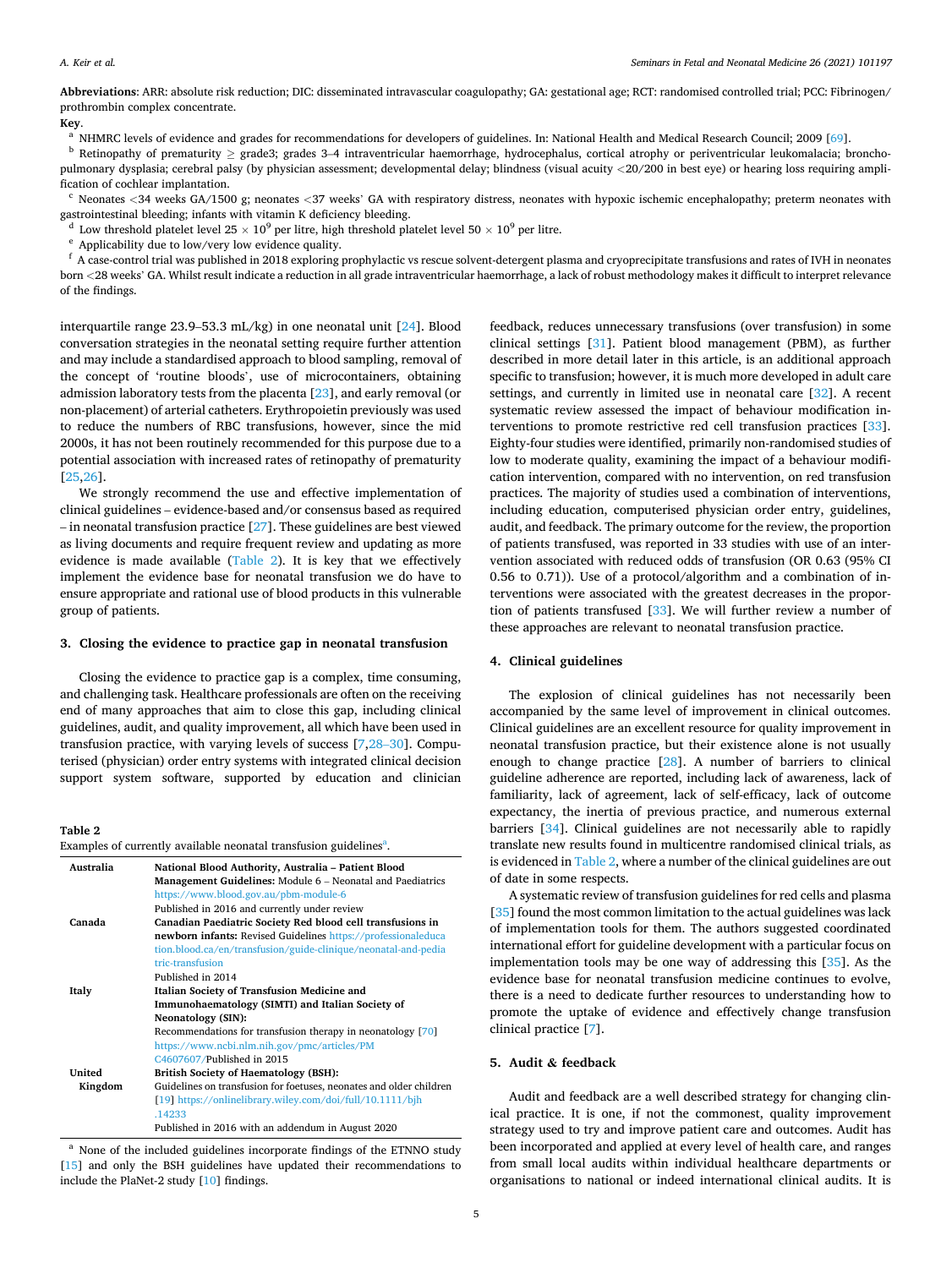very widely used in transfusion medicine [\[30](#page-7-0)]. Yet, findings from audits continue to highlight variability in transfusion practice and ongoing discrepancies with clinical guidelines [[30\]](#page-7-0). This raises questions about the effectiveness of current audit strategies to change neonatal transfusion practice [\[7\]](#page-7-0). Audit tends to only make modest effects on healthcare; however, these changes can make a significant difference at a healthcare system level, if improvements accumulate over time with repeated audit cycles [[30\]](#page-7-0). This is where using quality improvement approaches, including audit and feedback as an implementation strategy, is likely to be useful. The impact of audits could be increased by applying implementation science, considering the needs of clinicians and families, and emphasising action over measurement [\[36](#page-7-0)].

The AFFINITIE (Development and Evaluation of Audit and Feedback INterventions to Increase evidence-base Transfusion practice) program [[37\]](#page-7-0) follows the United Kingdom Medical Research Council (MRC) Framework [\[38](#page-7-0)] for the design and evaluation of complex interventions and comprises four work streams with the following objectives:

- To develop, pilot and refine two feedback interventions, either *enhanced content* or *enhanced follow-on support*
- To evaluate effectiveness and cost-effectiveness of the two enhanced feedback interventions compared with current standard feedback practice
- To investigate the intervention fidelity, including mechanisms of change, for the evaluated interventions
- To develop general implementation recommendations and tools for relevant audit and feedback programs in the wider healthcare system [[37\]](#page-7-0).

Initial results from this program found that healthcare teams involved with transfusion could be better supported with more systematic dissemination of feedback documents throughout the hospital and practical tools to support strategic decision making, for example, for action planning and identify key measures and goals for improving practice [\[39](#page-7-0)].

# **6. Patient blood management**

The past decade has seen an increased emphasis on optimising blood utilisation through a variety of modalities that include (1) anaemia management, (2) perioperative blood conservation, and (3) appropriate blood use through the successful implementation of evidence-based transfusion guidelines [\[40](#page-7-0)]. This evidence-based 'package of care' is termed patient blood management (PBM) and is well developed in adult transfusion practice [\[32](#page-7-0)]. The definition and implementation of PBM in neonates is less developed with adult PBM programs not necessarily directly transferable to neonatal care.

A suggested PBM approach in neonatal transfusion practice was recently published by Crighton and colleagues [\[32](#page-7-0)]. These PBM principles are well aligned with the goals of quality improvement, namely that the decision to transfuse a neonate should be evidence-based where evidence is available; otherwise, it should be based on consensus-based guidance. Elements of PBM proposed by the authors include: (1) assessment and management of anaemia, and anaemia of prematurity; (2) blood conservation strategies; (3) optimising coagulation and haemostasis; (4) surgical and anaesthetic techniques; (5) patient and family-centred decision making; (6) multi-disciplinary clinician engagement, clinical leadership and staff education; (7) audit and review [\[32](#page-7-0)]. All the aspects of this PBM approach in neonates are potential targets for quality improvement. At present, PBM programs in neonatal care are limited [\[29](#page-7-0)], however, it appears to represents a key opportunity to promote evidence-based practices.

# **7. Quality improvement in neonatal transfusion practice**

It is widely recognised that in complex systems such as a healthcare

system, there is no universal way of implementing change, necessitating adaptive and flexible approaches. We will ultimately learn more about how interventions work to change transfusion practice if they are based on relevant evidence and theory [\[7\]](#page-7-0). Evidence-based practice ideally would be consistently complemented by evidence-based implementation. We are currently in a situation where there are many approaches to improving the use of evidence-based practices, all of which have some value and may be useful and effective, depending on the changes aimed at, the target group, the clinical setting, and the barriers and facilitators relevant to the local context [[41\]](#page-7-0).

# *7.1. Why use quality improvement to close the evidence to practice gap?*

Quality improvement in healthcare is about involving all relevant people, including consumers and families, at all levels in the making of and sustaining of efforts resulting in positive change. Quality improvement approaches are well recognised as an important tool for facilitating research translation. However, in the healthcare setting they are often poorly implemented and not necessarily sustained. Further, quality improvement programs may be driven by middle management with a focus on patient safety and performance indicators necessary for hospital accreditation, rather than quality care across the full spectrum of clinical practice. Unfortunately, there has been limited research focus on how best to implement evidence-based practices. Instead existing initiatives aimed at improving healthcare quality often focus on compliance, very few are truly embedded programs, and most involve external individuals, groups or regulatory bodies. Significant resources are often expended on system-wide strategies, evidence-based guidelines and policies, with limited attention to actual implementation or evaluation of these approaches.

# **8. Implementation science**

There are valuable lessons to be learned, from the knowledge, experience, and tools from implementation science, which greatly overlaps with quality improvement. A systematic approach is likely to facilitate the cumulative building of a body of knowledge about precisely "what works" in changing transfusion practice [\[7\]](#page-7-0). Implementing changes involves a considered stepwise process, including a combination of interventions, linked to identified barriers to change [\[41](#page-7-0)]. Two systematic reviews, specific to transfusion practice, examine the range of intervention strategies that have been applied with the goal of changing practice, and range from educational interventions to audit and feedback [\[42](#page-8-0),[43\]](#page-8-0). The conclusions from these reviews are consistent with there being many interventions effective in changing transfusion practice. Unfortunately, due to limitations and variations in the included studies, the authors were unable to draw any specific conclusions about which intervention strategy was more effective than another [[42,43](#page-8-0)]. This may indicate that the studies were not well designed or that a mix of implementation strategies, tailored to the local context, are necessary to effect change in transfusion practice. What works in one clinical setting may not work in another, and it seems unlikely that a single intervention to change practice would be effective in the long term.

The increasing recognition of the challenges of implementing evidence-based practices into complex healthcare systems has led to calls for more collaborative, iterative, and adaptive approaches to implementation and its evaluation [[44\]](#page-8-0). Factors that increase receptivity of healthcare professionals to adaptive change include when the benefits of change are presented by respected peers and opinion leaders; when the change is compatible with professional values and self-efficacy; when an evidence-based rationale underpins the change; and when all involved in the process are given the opportunity to develop, observe, refine and lead the change [[45\]](#page-8-0). Behavioural interventions, including simple interventions, appear to be effective in changing clinical transfusion practices and reducing blood utilisation. However, appropriately designed studies are still needed to evaluate the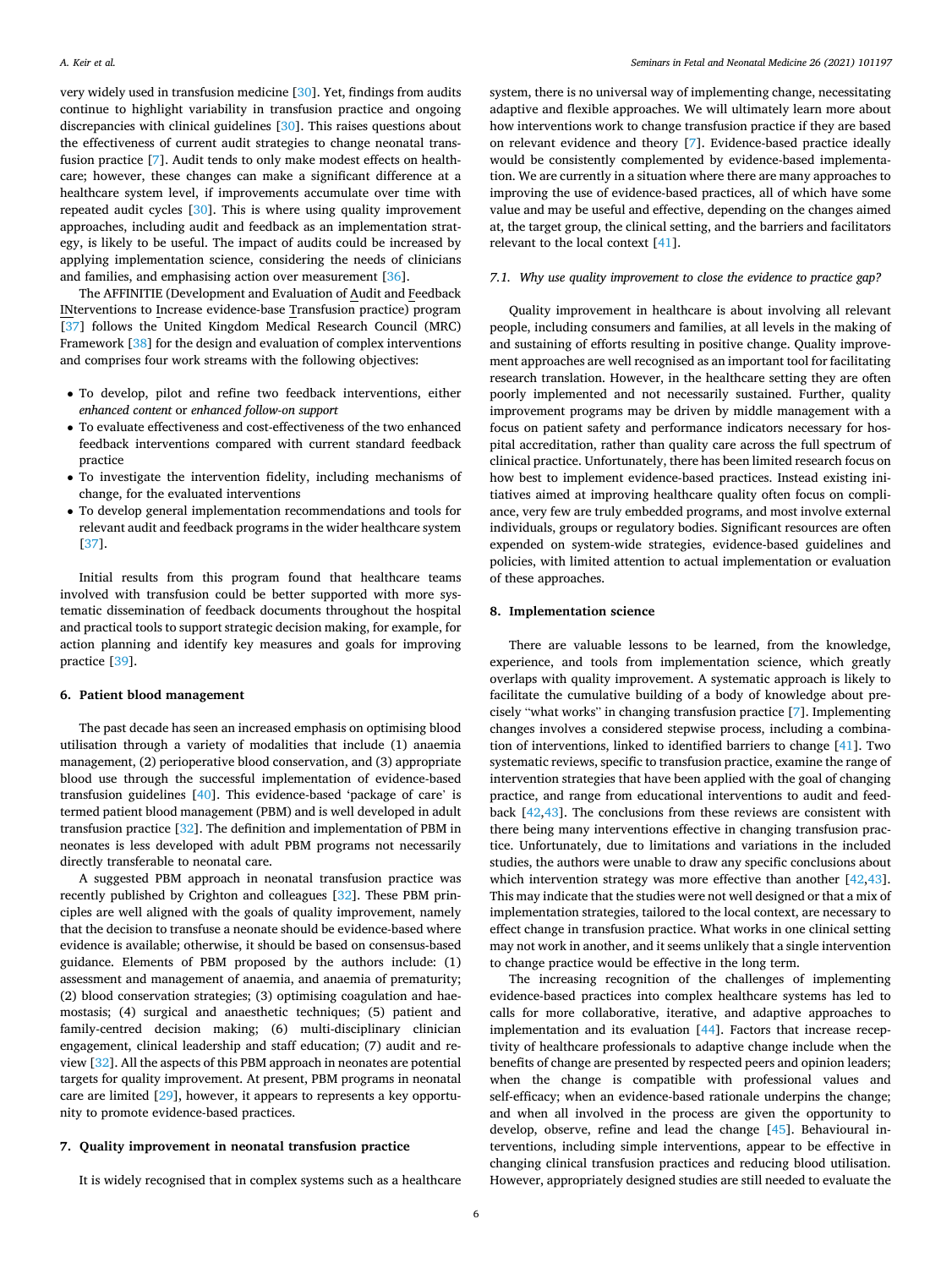relative effectiveness of different interventions to change transfusion practices [\[42](#page-8-0)]. Using quality improvement to close the evidence to practice gap in neonatal transfusion is likely to be successful when multiple implementation strategies are used. Implementing changes rarely entails a single action; it demands good planning and a combination of different interventions [[41\]](#page-7-0), ideally with an evidence-based implementation approach.

#### **9. Where to now?**

Despite the rapid growth of implementation science, designing implementation research is like to represent a complex and daunting task for healthcare professionals [[46\]](#page-8-0). Fortunately, there are easily accessible guides developed for healthcare professionals wanting to design implementation research in a robust manner [\[46](#page-8-0)]. An example of a guide is the Implementation Science Research Development (ImpRes) guide [[46\]](#page-8-0). Table 3 displays examples of the various implementation strategies available to improve update of evidence-based practice in neonatal transfusion. The full guide and tool are freely available elsewhere [\[46](#page-8-0)].

# **10. Pulling it all together - examples**

Healthcare professionals attempting to determine, for example, the effectiveness of interventions to change inappropriate transfusion rates are confronted with many methodologic challenges [\[43](#page-8-0)]. Fortunately, quality improvement approaches are able to deal with the majority of these challenges, when designed in a robust and considered manner. We provide some examples of work underway in this area.

# *10.1. Australia*

The Australian Red Cross Lifeblood led a program designed with practice-based evidence for clinical practice improvement (PBD-CPI) [[47\]](#page-8-0) methodology. This program was limited by having only one improvement cycle performed and involved multiple interventions with a relatively short follow-up. The resources used in this program, including a combination of neonatal-specific quality improvement tools, clinician education, and parent information aligned with Australian Patient Blood Management Guidelines and national safety and quality standards, are freely available ([https://transfusion.com.au/neonates\\_pa](https://transfusion.com.au/neonates_paediatrics)  [ediatrics\)](https://transfusion.com.au/neonates_paediatrics). They are likely to be of use to neonatal units in Australia and elsewhere undertaking quality improvement in neonatal transfusion practice.

# *10.2. United Kingdom*

The AFFINITIE (Development and Evaluation of Audit and Feedback INterventions to Increase evidence-base Transfusion practice) used a

#### **Table 3**

Potential implementation strategies based on the Implementation Science Research Development (ImpRes) guide and tool [[46\]](#page-8-0).

| <b>Implementation strategy</b><br>category           | Examples                                                                                                 |
|------------------------------------------------------|----------------------------------------------------------------------------------------------------------|
| Use of evaluative and<br><i>iterative strategies</i> | Audit and feedback, local needs assessment,<br>conduct small cyclical tests of change                    |
| Provide interactive<br>assistance                    | Facilitation                                                                                             |
| Adapt and tailor to the local<br>context             | Tailor strategies to the local setting                                                                   |
| <b>Support clinicians</b>                            | Facilitate provision of clinical data to providers                                                       |
| Engage patients/service<br>users                     | Involve patients/consumers and family members                                                            |
| Develop stakeholder<br>relationships                 | Identify and prepare local champions, identify<br>early adopters, conduct local consensus<br>discussions |

multidisciplinary approach that applied behavioural theory and evidence to optimise the design and delivery of feedback on transfusion practice. It provides a framework for implementation research aimed at addressing the often limited translation of research into neonatal transfusion practice [[30\]](#page-7-0).

#### *10.3. Other examples*

Intermountain Healthcare in the USA uses electronic ordering for neonatal blood products to support compliance with local transfusion guidelines [\[27](#page-7-0)]. The program found that all four neonatal units within the network had an increase in compliance with guidelines from 65% to 90% with concurrent reduction use of blood products after the program was introduced.

# **11. Getting started in quality improvement in neonatal transfusion practice**

There is no agreed best approach to quality improvement and there are many different methods and tools available to use. We suggest reviewing [Table 1](#page-2-0) to identify areas in neonatal transfusion practice that may benefit from a quality improvement approach. For those starting out in quality improvement, there are numerous resources freely available, including from King's Improvement Science ([www.kingsimp](http://www.kingsimprovementscience.org/about-kis)  [rovementscience.org/about-kis\)](http://www.kingsimprovementscience.org/about-kis) to guide you and your team.

# **12. Evaluation**

Without robust evaluation, patients may be deprived of benefit, resources, and energy may be wasted on ineffective quality improvement interventions. The study of improvement has an important role in developing an evidence-base and in exploring questions beyond effectiveness alone, and in particular showing the need to establish improvement as a collective activity [\[48](#page-8-0)]. Consequently, it is vital to formally evaluate the effectiveness of any quality improvement intervention.

Both qualitative and quantitative data are necessary for evaluating and guiding improvement**.** A number of measures, including outcome, process, and balancing measures, ideally are used to track improvement work. A time series analysis, using small amounts of data collected and displayed frequently, is the gold standard for using data for improvement [[49\]](#page-8-0). Statistical process control (SPC) is a set of statistical methods based on the theory of variation that can be used to make sense of any process or outcome measured over time, usually with the intention of detecting improvement or maintaining a high level of performance. This methodology combines a time series analysis with graphical presentation of data, and provides early insights in to data in a manner understandable to a wide range of audiences [[50\]](#page-8-0). There are many resources available to guide healthcare professionals in this useful methodology and it is highly recommeded [\[51](#page-8-0)–53].

Consideration of an economic evaluation of quality improvement projects or programs may provide insight on whether specific implementation efforts are likely to be a cost-effective use of limited healthcare resources [\[46](#page-8-0)]. This is an important aspect for quality improvement in neonatal transfusion practice.

#### **13. The importance of dissemination**

Standardised reporting guidelines for reporting quality improvement in healthcare are available [[54\]](#page-8-0) and are highly recommended. Sharing and disseminating quality improvement work is vital, whether it is through local presentations, conferences or publication in a peer-reviewed journal. Quality improvement is a collective activity that benefits from leadership and sharing of findings [[48\]](#page-8-0) as well as resources broadly, so as not to 'reinvent the wheel'. Harnessing the enthusiasm of the neonatal transfusion community to build a quality improvement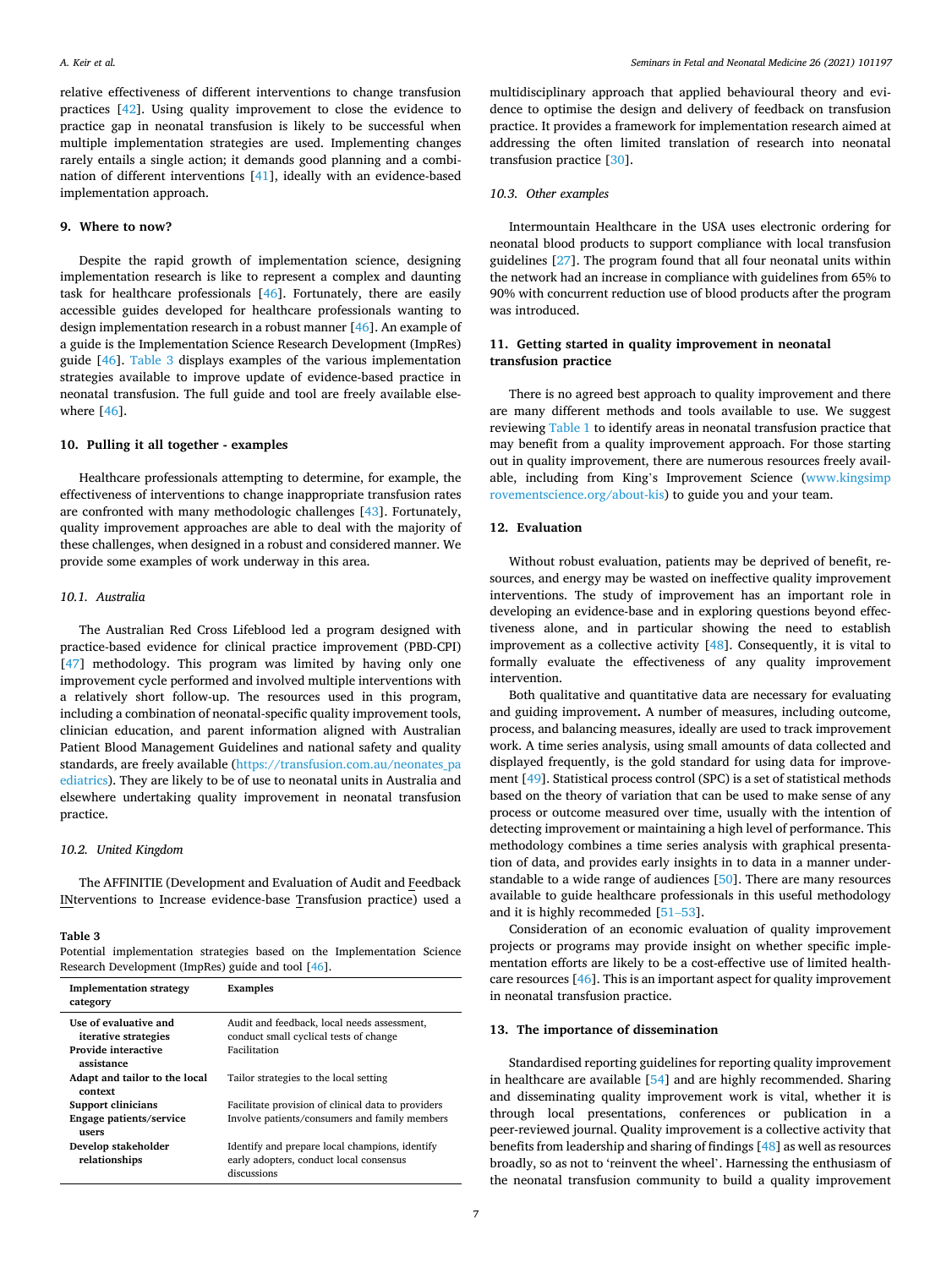<span id="page-7-0"></span>collaborative is an additional option.

### **14. Conclusions**

Approaching blood transfusion behaviour change more systematically, and working across disciplines, holds the potential to increase the rate of uptake of emerging evidence in clinical practice. This process holds the potential to save costs, conserve resources, and improve clinical outcomes [7]. Regarding the evidence-base in neonatal transfusion, and at times the lack of one, our advice is to remain conservative. In the majority of situations, the baby's own blood will be better than transfused blood, so maximise what you can to keep it in the baby. Where you can, implement evidence-based guidelines around transfusion practices and have a consistent approach for those situations where evidence is lacking.

# *14.1. Practice points*

- Use of evidence-based guidelines minimises the adverse effects of transfusion and wastage of products, which are donated by volunteers, costly, and sometimes in short supply
- Children transfused in fetal or neonatal life have the longest potential lifespan in which to develop late adverse effects of transfusion
- Potential risks and benefits must always be considered when making the decision to transfuse children but there is a lack of high-quality research evidence on which to base guidelines

### **15. Research directions**

- Establishment of a quality improvement collaborative in neonatal transfusion practice
- Further resources to better understand how to promote the uptake of evidence and effectively change neonatal transfusion practice

# **Declaration of competing interest**

The authors have no conflict of interests to declare.

# **Acknowledgements**

AK receives funding from the Australian National Health and Medical Research Council (NHMRC) (APP1161379). The contents of this paper are solely the responsibility of the individual authors and do not reflect the views of the NHMRC.

#### **References**

- [1] [Murphy MF, Waters JH, Wood EM, Yazer MH. Transfusing blood safely and](http://refhub.elsevier.com/S1744-165X(21)00005-6/sref1)  [appropriately. BMJ Br Med J \(Clin Res Ed\) 2013;347:f4303.](http://refhub.elsevier.com/S1744-165X(21)00005-6/sref1)
- [2] [Keir AK, Yang J, Harrison A, Pelausa E, Shah PS for the Canadian Neonatal](http://refhub.elsevier.com/S1744-165X(21)00005-6/sref2)  [Network. Temporal changes in blood product usage in preterm neonates born at](http://refhub.elsevier.com/S1744-165X(21)00005-6/sref2)  less than 30 weeks' [gestation in Canada. Transfusion 2015;55:1340](http://refhub.elsevier.com/S1744-165X(21)00005-6/sref2)–6.
- [3] [Bednarek FJ, Weisberger S, Richardson DK, Frantz III ID, Shah B, Rubin LP.](http://refhub.elsevier.com/S1744-165X(21)00005-6/sref3)  [Variations in blood transfusions among newborn intensive care units. J Pediatr](http://refhub.elsevier.com/S1744-165X(21)00005-6/sref3)  [1998;133:601](http://refhub.elsevier.com/S1744-165X(21)00005-6/sref3)–7.
- [4] [Murphy MF. The Choosing Wisely campaign to reduce harmful medical overuse: its](http://refhub.elsevier.com/S1744-165X(21)00005-6/sref4)  [close association with Patient Blood Management initiatives. Transfus Med 2015;](http://refhub.elsevier.com/S1744-165X(21)00005-6/sref4)  [25:287](http://refhub.elsevier.com/S1744-165X(21)00005-6/sref4)–92.
- [5] [Grimshaw JM, Eccles MP, Lavis JN, Hill SJ, Squires JE. Knowledge translation of](http://refhub.elsevier.com/S1744-165X(21)00005-6/sref5)  [research findings. Implement Sci 2012;7:50.](http://refhub.elsevier.com/S1744-165X(21)00005-6/sref5)
- [6] [Morris ZS, Wooding S, Grant J. The answer is 17 years, what is the question:](http://refhub.elsevier.com/S1744-165X(21)00005-6/sref6) [understanding time lags in translational research. J R Soc Med 2011;104:510](http://refhub.elsevier.com/S1744-165X(21)00005-6/sref6)–20.
- [7] [Lorencatto F, Stanworth SJ, Gould NJ. Bridging the research to practice gap in](http://refhub.elsevier.com/S1744-165X(21)00005-6/sref7) [transfusion: the need for a multidisciplinary and evidence-based approach.](http://refhub.elsevier.com/S1744-165X(21)00005-6/sref7) [Transfusion 2014;54:2588](http://refhub.elsevier.com/S1744-165X(21)00005-6/sref7)–92.
- [8] [Fogarty M, Osborn DA, Askie L, et al. Delayed vs early umbilical cord clamping for](http://refhub.elsevier.com/S1744-165X(21)00005-6/sref8)  [preterm infants: a systematic review and meta-analysis. Am J Obstet Gynecol 2018;](http://refhub.elsevier.com/S1744-165X(21)00005-6/sref8)  [218:1](http://refhub.elsevier.com/S1744-165X(21)00005-6/sref8)–18.
- [9] [Fustolo-Gunnink SF, Fijnvandraat K, van Klaveren D, et al. Preterm neonates](http://refhub.elsevier.com/S1744-165X(21)00005-6/sref9) [benefit from low prophylactic platelet transfusion threshold despite varying risk of](http://refhub.elsevier.com/S1744-165X(21)00005-6/sref9)  [bleeding or death. Blood 2019;134:2354](http://refhub.elsevier.com/S1744-165X(21)00005-6/sref9)–60.
- [10] [Curley A, Stanworth SJ, Willoughby K, et al. Randomized trial of platelet](http://refhub.elsevier.com/S1744-165X(21)00005-6/sref10)[transfusion thresholds in neonates. N Engl J Med 2019;380:242](http://refhub.elsevier.com/S1744-165X(21)00005-6/sref10)–51.
- [11] [Goel R, Josephson CD. Recent advances in transfusions in neonates/infants.](http://refhub.elsevier.com/S1744-165X(21)00005-6/sref11) [F1000Res. 2018. 7: F1000 Faculty Rev-1609](http://refhub.elsevier.com/S1744-165X(21)00005-6/sref11).
- [12] [Patel RM, Meyer EK, Widness JA. Research opportunities to improve neonatal red](http://refhub.elsevier.com/S1744-165X(21)00005-6/sref12)  [blood cell transfusion. Transfus Med Rev 2016;30:165](http://refhub.elsevier.com/S1744-165X(21)00005-6/sref12)–73.
- [13] [Lambert SW. Melena neonatorum with report of a case cured by transfusion. Med](http://refhub.elsevier.com/S1744-165X(21)00005-6/sref13)  [Recapitulate 1908;73:885](http://refhub.elsevier.com/S1744-165X(21)00005-6/sref13)–7.
- [14] National Health Service (Blood and Transplant). National comparative audit of the use of red cells in neonates and children. 2010. Available at: [https://hospital.bloo](https://hospital.blood.co.uk/audits/national-comparative-audit/paediatric-and-neonatal-audits/)  [d.co.uk/audits/national-comparative-audit/paediatric-and-neonatal-audits/.](https://hospital.blood.co.uk/audits/national-comparative-audit/paediatric-and-neonatal-audits/) [Accessed 25 October 2020].
- [15] [Franz AR, Engel C, Bassler D, et al. Effects of liberal vs restrictive transfusion](http://refhub.elsevier.com/S1744-165X(21)00005-6/sref15) [thresholds on survival and neurocognitive outcomes in extremely low-birth-weight](http://refhub.elsevier.com/S1744-165X(21)00005-6/sref15)  [infants: the ETTNO randomized clinical trial. J Am Med Assoc 2020;324:560](http://refhub.elsevier.com/S1744-165X(21)00005-6/sref15)–70. [16] [Kirpalani H, Bell EF, Hintz SR, et al. Higher or lower hemoglobin transfusion](http://refhub.elsevier.com/S1744-165X(21)00005-6/sref16)
- [thresholds for preterm infants. N Engl J Med 2020;383:2639](http://refhub.elsevier.com/S1744-165X(21)00005-6/sref16)–51.
- [17] [Fustolo-Gunnink SF, Roehr CC, Lieberman L, et al. Platelet and red cell transfusions](http://refhub.elsevier.com/S1744-165X(21)00005-6/sref17)  [for neonates: lifesavers or Trojan horses? Expet Rev Hematol 2019;12:797](http://refhub.elsevier.com/S1744-165X(21)00005-6/sref17)–800.
- [18] [Liu D, Wu J, Xiong T, Yue Y, Tang J. Platelet transfusion for neonates with](http://refhub.elsevier.com/S1744-165X(21)00005-6/sref18) [thrombocytopaenia: protocol for a systematic review. BMJ Open 2020;10:](http://refhub.elsevier.com/S1744-165X(21)00005-6/sref18)  [e039132.](http://refhub.elsevier.com/S1744-165X(21)00005-6/sref18)
- [19] [New HV, Berryman J, Bolton-Maggs PH, et al. Guidelines on transfusion for fetuses,](http://refhub.elsevier.com/S1744-165X(21)00005-6/sref19)  [neonates and older children. Br J Haematol 2016;175:784](http://refhub.elsevier.com/S1744-165X(21)00005-6/sref19)–828.
- [20] [Keir AK, Stanworth SJ. Neonatal plasma transfusion: an evidence-based review.](http://refhub.elsevier.com/S1744-165X(21)00005-6/sref20) [Transfus Med Rev 2016;30:174](http://refhub.elsevier.com/S1744-165X(21)00005-6/sref20)–82.
- [21] Pal S, Curley A, Stanworth SJ. Interpretation of clotting tests in the neonate. Arch [Dis Child Fetal Neonatal Ed 2015;100:F270](http://refhub.elsevier.com/S1744-165X(21)00005-6/sref21)–4.
- [22] [Zwiers C, Scheffer-Rath MEA, Lopriore E, de Haas M, Liley HG. Immunoglobulin](http://refhub.elsevier.com/S1744-165X(21)00005-6/sref22) [for alloimmune hemolytic disease in neonates. Cochrane Database Syst Rev 2018;](http://refhub.elsevier.com/S1744-165X(21)00005-6/sref22)  [18:CD003313](http://refhub.elsevier.com/S1744-165X(21)00005-6/sref22).
- [23] [Carroll PD, Widness JA. Nonpharmacological, blood conservation techniques for](http://refhub.elsevier.com/S1744-165X(21)00005-6/sref23)  [preventing neonatal anemia–effective and promising strategies for reducing](http://refhub.elsevier.com/S1744-165X(21)00005-6/sref23)  [transfusion. Seminars in perinatology 2012;36:232](http://refhub.elsevier.com/S1744-165X(21)00005-6/sref23)–43.
- [24] Hellström W, Forssell L, Morsing E, Sävman K, Ley D. Neonatal clinical blood sampling led to major blood loss and was associated with bronchopulmonary [dysplasia. Acta Paediatr 2020;109:679](http://refhub.elsevier.com/S1744-165X(21)00005-6/sref24)–87.
- [25] Ohlsson A, Aher SM. Early erythropoietin for preventing red blood cell transfusion [in preterm and/or low birth weight infants. Cochrane Database Syst Rev 2014;4:](http://refhub.elsevier.com/S1744-165X(21)00005-6/sref25) [CD004863](http://refhub.elsevier.com/S1744-165X(21)00005-6/sref25).
- [26] [Aher SM, Ohlsson A. Early versus late erythropoietin for preventing red blood cell](http://refhub.elsevier.com/S1744-165X(21)00005-6/sref26)  [transfusion in preterm and/or low birth weight infants. Cochrane Database Syst](http://refhub.elsevier.com/S1744-165X(21)00005-6/sref26) [Rev 2012;10:CD004865.](http://refhub.elsevier.com/S1744-165X(21)00005-6/sref26)
- [27] [Baer VL, Henry E, Lambert DK, et al. Implementing a program to improve](http://refhub.elsevier.com/S1744-165X(21)00005-6/sref27) [compliance with neonatal intensive care unit transfusion guidelines was](http://refhub.elsevier.com/S1744-165X(21)00005-6/sref27)  [accompanied by a reduction in transfusion rate: a pre-post analysis within a](http://refhub.elsevier.com/S1744-165X(21)00005-6/sref27)  [multihospital health care system. Transfusion 2011;51:264](http://refhub.elsevier.com/S1744-165X(21)00005-6/sref27)–9.
- [28] Baer VL, Lambert DK, Schmutz N, et al. Adherence to NICU transfusion guidelines: [data from a multihospital healthcare system. J Perinatol 2008;28:492](http://refhub.elsevier.com/S1744-165X(21)00005-6/sref28)–7.
- [29] [Flores CJ, Lakkundi A, McIntosh J, et al. Embedding best transfusion practice and](http://refhub.elsevier.com/S1744-165X(21)00005-6/sref29)  [blood management in neonatal intensive care. BMJ Open Qual 2020;9](http://refhub.elsevier.com/S1744-165X(21)00005-6/sref29).
- [30] [Stanworth SJ, Lorencatto F, Gould N, et al. Can we do better? Bridging the research](http://refhub.elsevier.com/S1744-165X(21)00005-6/sref30)  [to practice gap in patient blood management](http://refhub.elsevier.com/S1744-165X(21)00005-6/sref30)–optimizing 'audit  $\&$  feedback' and [the challenges of undertaking a national cluster-randomized controlled trial. ISBT](http://refhub.elsevier.com/S1744-165X(21)00005-6/sref30)  [Sci Ser 2019;14:129](http://refhub.elsevier.com/S1744-165X(21)00005-6/sref30)–35.
- [31] [Butler CE, Noel S, Hibbs SP, et al. Implementation of a clinical decision support](http://refhub.elsevier.com/S1744-165X(21)00005-6/sref31)  [system improves compliance with restrictive transfusion policies in hematology](http://refhub.elsevier.com/S1744-165X(21)00005-6/sref31)  [patients. Transfusion 2015;55:1964](http://refhub.elsevier.com/S1744-165X(21)00005-6/sref31)–71.
- [32] [Crighton GL, New HV, Liley HG, Stanworth SJ. Patient blood management, what](http://refhub.elsevier.com/S1744-165X(21)00005-6/sref32) [does this actually mean for neonates and infants? Transfus Med 2018;28:117](http://refhub.elsevier.com/S1744-165X(21)00005-6/sref32)–31.
- [33] [Soril LJJ, Noseworthy TW, Dowsett LE, et al. Behaviour modification interventions](http://refhub.elsevier.com/S1744-165X(21)00005-6/sref33)  [to optimise red blood cell transfusion practices: a systematic review and meta](http://refhub.elsevier.com/S1744-165X(21)00005-6/sref33)[analysis. BMJ Open 2018;8:e019912](http://refhub.elsevier.com/S1744-165X(21)00005-6/sref33).
- [34] [Cabana MD, Rand CS, Powe NR, et al. Why don](http://refhub.elsevier.com/S1744-165X(21)00005-6/sref34)'t physicians follow clinical practice [guidelines? A framework for improvement. J Am Med Assoc 1999;282:1458](http://refhub.elsevier.com/S1744-165X(21)00005-6/sref34)–65.
- [35] [Pavenski K, Stanworth S, Fung M, et al. Quality of evidence-based guidelines for](http://refhub.elsevier.com/S1744-165X(21)00005-6/sref35) [transfusion of red blood cells and plasma: a systematic review. Transfus Med Rev](http://refhub.elsevier.com/S1744-165X(21)00005-6/sref35)  [2018;32:135](http://refhub.elsevier.com/S1744-165X(21)00005-6/sref35)–43.
- [36] [Foy R, Skrypak M, Alderson S, et al. Revitalising audit and feedback to improve](http://refhub.elsevier.com/S1744-165X(21)00005-6/sref36)  [patient care. BMJ 2020;368:m213](http://refhub.elsevier.com/S1744-165X(21)00005-6/sref36).
- [37] [Hartley S, Foy R, Walwyn REA, et al. The evaluation of enhanced feedback](http://refhub.elsevier.com/S1744-165X(21)00005-6/sref37) [interventions to reduce unnecessary blood transfusions \(AFFINITIE\): protocol for](http://refhub.elsevier.com/S1744-165X(21)00005-6/sref37)  [two linked cluster randomised factorial controlled trials. Implement Sci 2017;12:](http://refhub.elsevier.com/S1744-165X(21)00005-6/sref37) [84](http://refhub.elsevier.com/S1744-165X(21)00005-6/sref37).
- [38] [Craig P, Dieppe P, Macintyre S, Michie S, Nazareth I, Petticrew M. Developing and](http://refhub.elsevier.com/S1744-165X(21)00005-6/sref38)  [evaluating complex interventions: the new Medical Research Council guidance. Int](http://refhub.elsevier.com/S1744-165X(21)00005-6/sref38)  [J Nurs Stud 2013;50:587](http://refhub.elsevier.com/S1744-165X(21)00005-6/sref38)–92.
- [39] [Gould NJ, Lorencatto F, During C, et al. How do hospitals respond to feedback](http://refhub.elsevier.com/S1744-165X(21)00005-6/sref39) [about blood transfusion practice? A multiple case study investigation. PloS One](http://refhub.elsevier.com/S1744-165X(21)00005-6/sref39) [2018;13:e0206676](http://refhub.elsevier.com/S1744-165X(21)00005-6/sref39).
- [40] [Oliver JC, Griffin RL, Hannon T, Marques MB. The success of our patient blood](http://refhub.elsevier.com/S1744-165X(21)00005-6/sref40) [management program depended on an institution-wide change in transfusion](http://refhub.elsevier.com/S1744-165X(21)00005-6/sref40) [practices. Transfusion 2014;54:2617](http://refhub.elsevier.com/S1744-165X(21)00005-6/sref40)–24.
- [41] [Grol R. Personal paper: beliefs and evidence in changing clinical practice. BMJ](http://refhub.elsevier.com/S1744-165X(21)00005-6/sref41)  [1997;315:418](http://refhub.elsevier.com/S1744-165X(21)00005-6/sref41)–21.